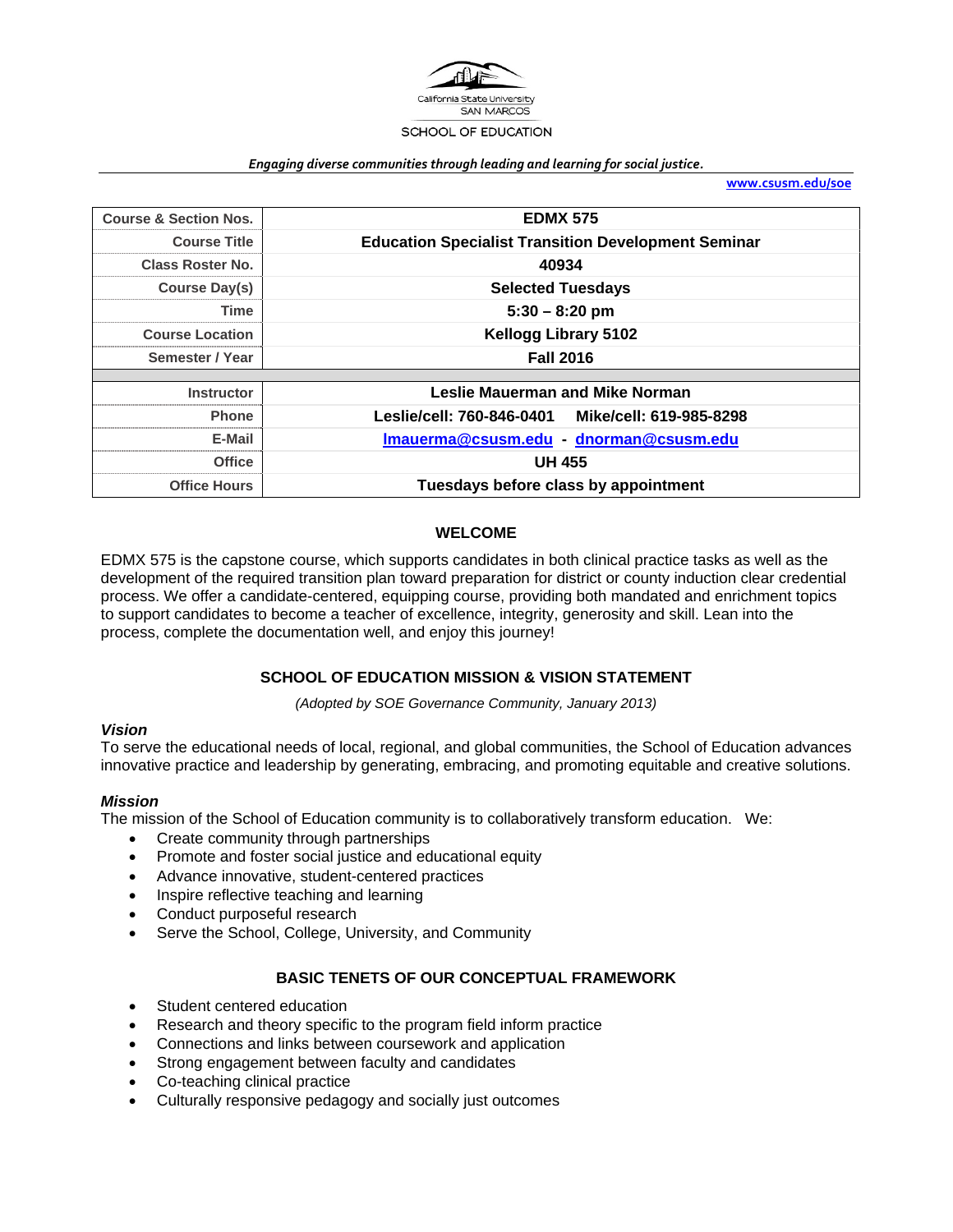## **TABLE OF CONTENTS**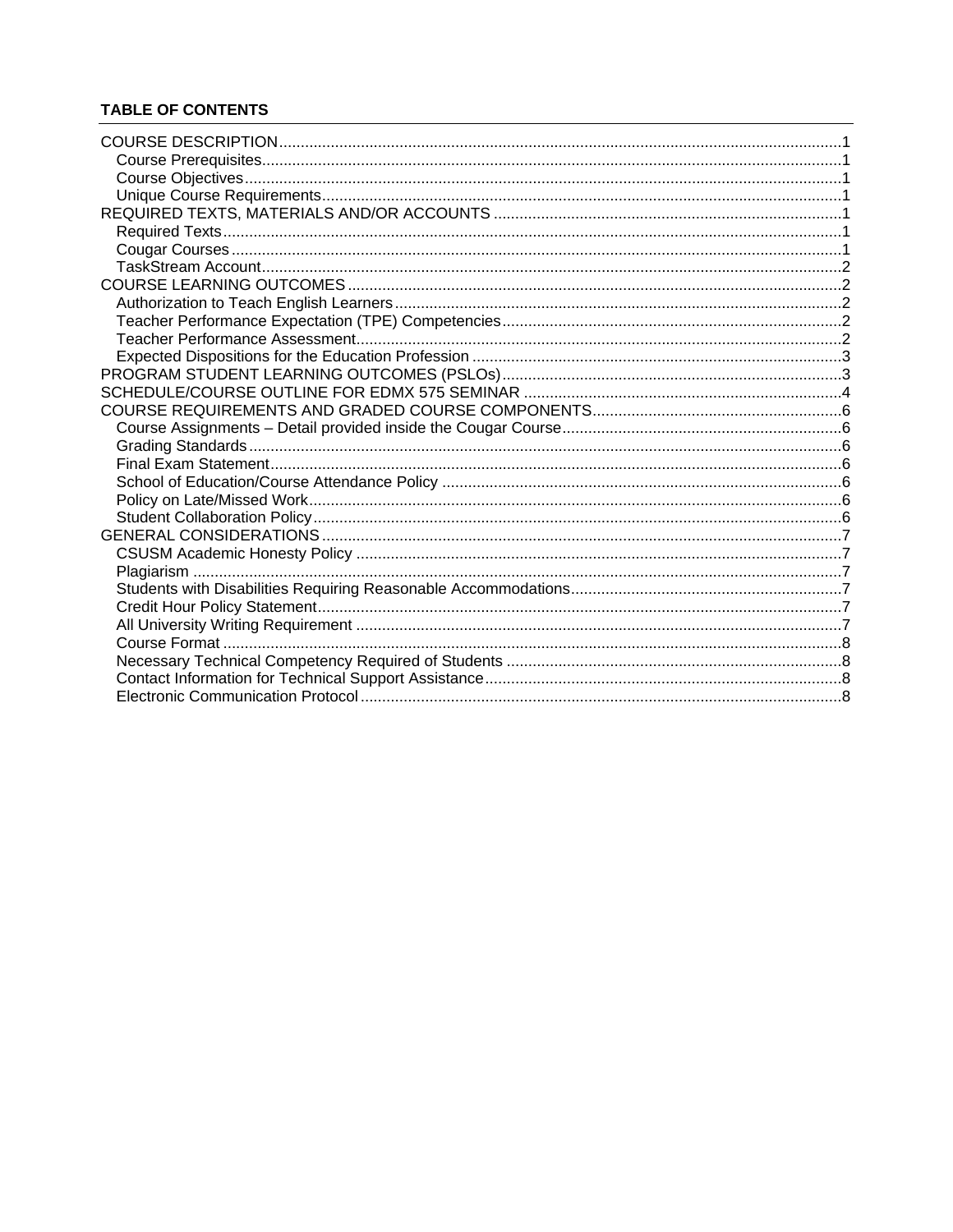## **COURSE DESCRIPTION**

Candidates develop an Individualized/Induction Transition Development Plan that summarizes strengths and areas for continued professional growth based upon the Education Specialist Teacher Performance Expectations and field experiences. *Graded Credit/No Credit.*

### **Course Prerequisites**

Candidates will demonstrate proof of successful completion of all four TPA Assessments. Completion of recorded waivers for all coursework required prior to enrollment in EDMX 572 or EDMX 672 is required. *Co requisite: Enrollment in EDMX 572 or EDMX 671* 

### **Course Objectives**

This course takes place in both virtual and face-to-face environments in which attendance is required. Faceto-face sessions guide candidates to learn about their strengths and needs for developing growth goals related to future continuing professional development through the following experiences and activities.

### **Unique Course Requirements**

In the companion Clinical Practice course, EDMX572 or EDMX671, all candidates are required to participate in a **Breadth of Experience visitation week**, and to complete written Observation and Reflection assignments to that end. These assigned site visits are designed to meet program standards and to prepare candidates for the requirements inherent in a dual credential program. For concurrent candidates, these visitations occurred in EDMX 511.

- Candidates are required to have dependable, consistent access to a computer. Many assignments will require the use of a computer during class sessions.
- Candidates are expected to use "person-first" language in all written and oral assignments and class discussions (e.g., "Student with Down syndrome," rather than "Down syndrome student." Use "Johnny who has autism," rather than "My autistic student"). **Please read the article at this website before the course begins: http://www.inclusionproject.org/lets-all-play/people-first-language/**  Candidates post assignments in the web course by midnight on the date they are due.
	- If there are extraordinary circumstances that impact completion of assignments, candidates must advise the instructors as soon as possible.
	- If there are questions or concerns, candidates are expected to contact the instructors via university email.
	- Candidates are expected to complete all assigned work. There will be a reduction in points for any assignments submitted after due dates, unless *prior* instructor approval is secured.
	- Exceptions will be handled on a case-by-case basis, at the discretion of the instructors.
- Candidates are expected to proofread and edit all written assignments prior to submission. Candidates will ensure their writing is error-free (grammar, syntax, spelling), and ideas are logically and concisely presented. Assignment credit will reflect any oversight.
- Candidates are advised to keep a copy of all written work. These copies are needed for future use as professional portfolio entries.

## **REQUIRED TEXTS, MATERIALS AND/OR ACCOUNTS**

## **Required Texts**

NO textbooks are required for this course.

Access to the Cougar Course is required, as well as a full year account with Taskstream.

A good-to-high quality 2-inch binder, suitable to serve as a Professional Employment Portfolio is also required. For this project, candidates also need a box of good quality plastic page protectors and 12 *WIDE* divider pages with typed label capability.

## **Cougar Courses**

https://cc.csusm.edu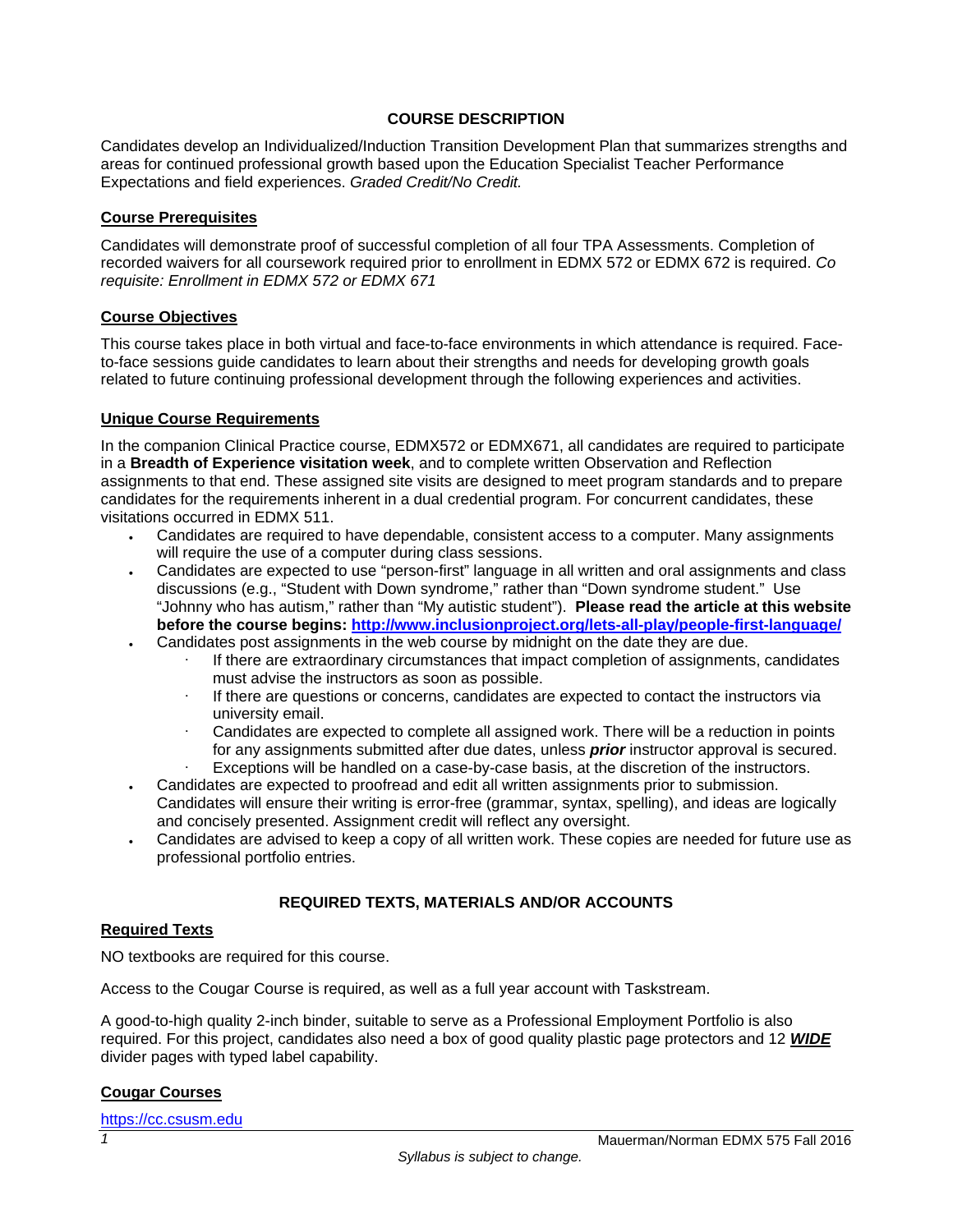# **TaskStream Account**

The School of Education uses Taskstream to manage candidate data regarding TPEs, clinical practice, signature assignments, and professional disposition assessments. Concurrent candidates must be enrolled in Taskstream throughout the Multiple Subject, Mild/Moderate and Moderate/Severe Education Specialist program(s). Enrollment fees are paid by going to www.taskstream.com and registering for at least one year. Concurrent candidates and candidates completing both the Mild/Moderate and Moderate/Severe credentials must enroll for a minimum of two years.

After enrolling, to access the Education Specialist program from the Taskstream home page (this is noted by a DRF owl icon), find the Self-Enrollment area and click the **Enter Code** button. Then enter the word "**Concurrent1516**" and the program code which is available from the instructor upon request—**most 575 candidates already have a TS account.** 

If this is the correct program, click the **Enroll** button. The Education Specialist program now will appear on individual Taskstream home page upon log in**. Be certain to note enrollment name and password**.

## **COURSE LEARNING OUTCOMES**

Upon successful completion of this course, students will have completed:

- 1) The development of an Individualized/Induction Development Transition Plan (IDTP) describing a candidate's strengths and professional growth goals, including specific emphasis for future professional development, study, and/or experiences;
- 2) The completion of the Cal State San Marcos Preliminary Education Specialist Teaching Performance Expectations (ES TPEs) Clinical Practice Assessment with descriptions of artifacts of knowledge and skills demonstrated;
- 3) The completion of the requisite (minimum of five) Special Education Field Experience Logs documenting field experience in a broad range of service delivery options required of the California Commission on Teacher Credentialing (CCTC);
- 4) The completion and presentation of Professional Employment Portfolio, which houses all certifications, authorizations, text scores, TB data, as well as lesson plans, a resume and other pertinent information for the employment search.

## **For Credential Courses:**

## **Authorization to Teach English Learners**

This credential program has been specifically designed to prepare teachers for the diversity of languages often encountered in California public school classrooms. The authorization to teach English learners is met through the infusion of content and experiences within the credential program, as well as additional coursework. Candidates successfully completing this program receive a credential with authorization to teach English learners. *(Approved by CCTC in SB 2042 Program Standards, August 02)*

## **Teacher Performance Expectation (TPE) Competencies**

The course objectives, assignments, and assessments have been aligned with the CTC standards for both the Multiple Subject and Special Education Credentials. This course is designed to help teachers seeking a California teaching credential to develop the skills, knowledge, and attitudes necessary to assist schools and district in implementing effective programs for all students. The successful candidate will be able to merge theory and practice in order to realize a comprehensive and extensive educational program for all students. Candidates in EDMX 572 are required to address the Education Specialist TPEs in their entirety.

## **Teacher Performance Assessment**

Beginning July 1, 2008 all California credential candidates must successfully complete a state-approved Teacher Performance Assessment (TPA), as part of the credential program of preparation.

Because Concurrent candidates have successfully passed this Assessment, the final assessment for the Preliminary Education Specialist credential is determined through the TPE assessment as well as the ITDP document, both of which are required documentation for an ES credential in the state of California.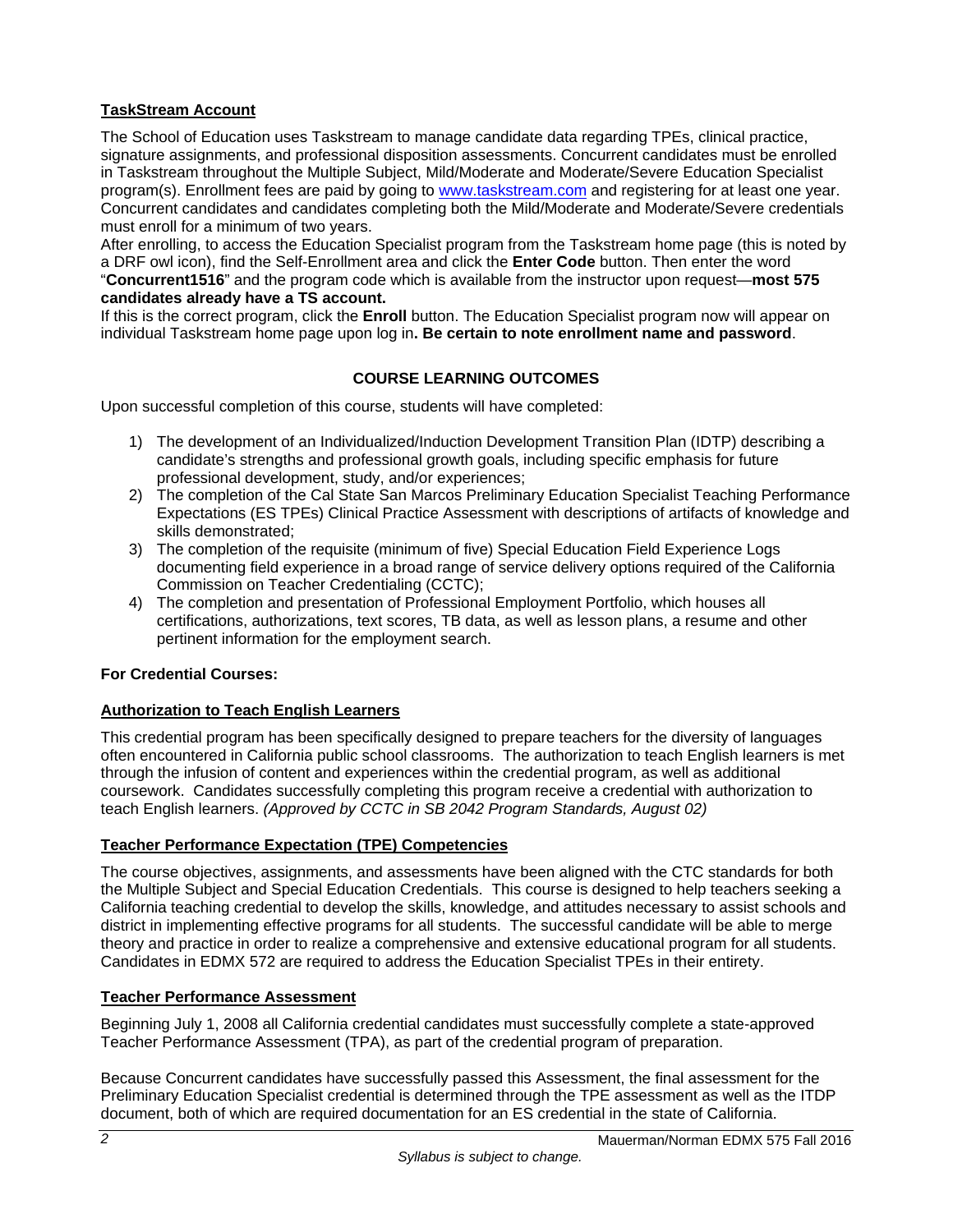## **Expected Dispositions for the Education Profession**

Education is a profession that has, at its core, certain dispositional attributes that must be acquired and developed. Teaching and working with learners of all ages requires not only specific content knowledge and pedagogical skills, but also positive, informed attitudes about the multiple dimensions of the profession. The School of Education has identified six dispositions that must be evident in teacher candidates: social justice and equity, collaboration, critical thinking, professional ethics, reflective teaching and learning, and life-long learning. These dispositions have observable actions that will be assessed throughout the preparation program. For each dispositional element, there are three levels of performance - *unacceptable*, *initial target*, and *advanced target*. The description and rubric for the three levels of performance offer measurable behaviors and examples.

The assessment is designed to provide candidates with ongoing feedback for their growth in professional dispositions and includes a self-assessment by the candidate. The dispositions and rubric are presented, explained and assessed in all program courses in each program as well as in clinical practice. Based upon assessment feedback, candidates will compose a reflection that becomes part of the candidate's Education Specialist Teaching Performance Expectation portfolio. Candidates are expected to meet the levels of *meets or exceeds* at this final level of the Concurrent program.

## **PROGRAM STUDENT LEARNING OUTCOMES (PSLOs)**

Though this course, candidates are informed of the ES TPEs and other expectations for their performance in clinical practice inclusive of the summative assessment of their performance in EDMX 572 (or EDMX 671 for interns) and other special education field experiences document in the Special Education Field Experience Log. Candidates are guided to reflect upon their developing knowledge and skill with regard to Education Specialist program standards and their application of the ES TPEs through the completion with cooperating teacher and University Supervisor of the Cal State San Marcos Preliminary Education Specialist Teaching Performance Expectations (ES TPEs) Clinical Practice Assessment. Using the *Preliminary Mild/Moderate Education Specialist Induction Transition Development Plan* form, each candidate identifies strengths, growth areas, and future options for post-credential professional development experiences and learning opportunities. The plan is signed by the candidate, university supervisor, and clinical practice cooperating teacher and delivered to the program coordinator along with the ES TPE Checklist and the letter of recommendation for the awarding of the credential, also signed by the candidate, university supervisor, and cooperating teacher or Intern Support Provider.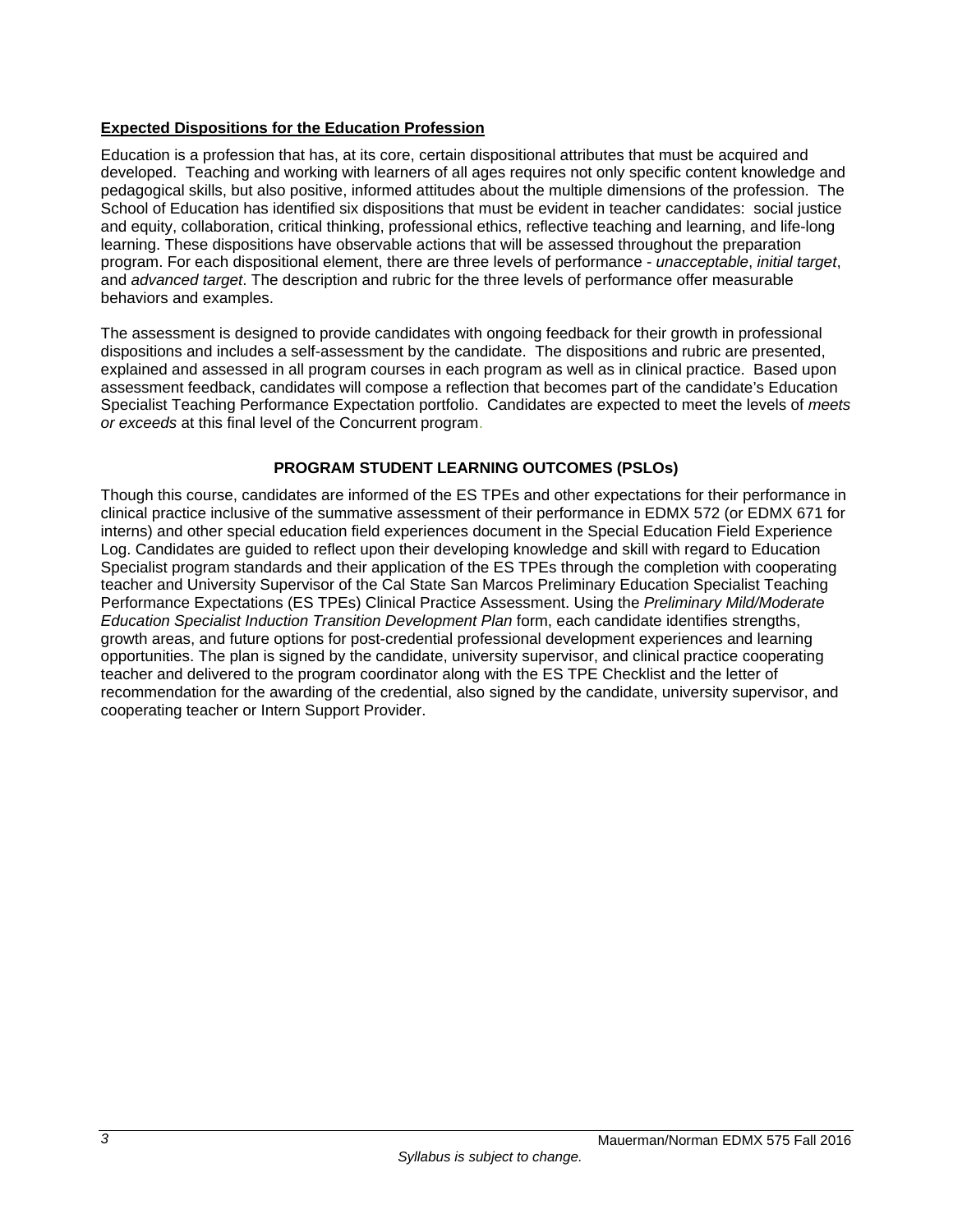# **SCHEDULE/COURSE OUTLINE FOR EDMX 575 SEMINAR**

# Fall 2016 –KEL 5102 – 5:30- 8:15 pm

| Wk                                                                                                                                                                                                                                           | <b>DATES</b>                               | <b>CLASS ACTIVITY/TOPIC DESCRIPTION</b>                                                                                                                                                                                                                                                                                | <b>READ/DO</b>                                         | <b>DUE</b>                                                                                        |  |
|----------------------------------------------------------------------------------------------------------------------------------------------------------------------------------------------------------------------------------------------|--------------------------------------------|------------------------------------------------------------------------------------------------------------------------------------------------------------------------------------------------------------------------------------------------------------------------------------------------------------------------|--------------------------------------------------------|---------------------------------------------------------------------------------------------------|--|
| Professional<br>Read through ENTIRE course online. Note resources, media, readings, and<br>Dispositions<br>download assessment documents. Set up Class digital file, sub files: TPEs,<br>Portfolio, ITDP, Professional Dispositions - begin! |                                            |                                                                                                                                                                                                                                                                                                                        |                                                        |                                                                                                   |  |
| $\mathbf{1}$                                                                                                                                                                                                                                 | Τ<br>8/30/16<br>F <sub>2F</sub><br>Seminar | Orientation: Review of Syllabus, Assignments and Placements!<br>Co-Teaching Training w Supervisors & Cooperating Teachers<br>Observations/Do you need to make added arrangements?                                                                                                                                      | Syllabus<br><b>PRINT</b><br><b>IDTP</b> for US<br>& CT | GTKY,<br>Profile<br>photo                                                                         |  |
| $\overline{2}$                                                                                                                                                                                                                               | Online<br>9/6                              | <b>Online Course Module 3: Complete personal information on</b><br>ITDP; Pre-clinical Self-Assess on ES TPEs;<br>Conduct Field Experience Visitation Reflection per assignment<br>Work ahead on Strengths/Need Inventory when available online<br>Give ITDP to CT and University Supervisor; discuss, seek<br>feedback | Visitation<br>Log #1                                   | Submit<br>(From 511)<br>Good idea to<br>submit all<br>from 511 into<br>appropriate<br>portals NOW |  |
| 3                                                                                                                                                                                                                                            | T 9/13<br>F <sub>2F</sub><br>Seminar       | Strength/Growth Needs informal assessment introduction<br>Professional Growth Web Quest--brainstorm for post credential<br>options; complete strength/Need inventory                                                                                                                                                   | Complete<br><b>S&amp;N</b><br>online                   | Submit in<br>Portal, CC                                                                           |  |
| $\overline{4}$                                                                                                                                                                                                                               | Online<br>9/20                             | Online Course Module 5: Complete as many Logs, Reflection<br>assignments s as possible. Submit!<br>Work Ahead: Employment Portfolio THIS IS TIME CONSUMING                                                                                                                                                             |                                                        | Submit in<br>Portal, CC                                                                           |  |
| 5                                                                                                                                                                                                                                            | T 9/27<br>F <sub>2F</sub><br>Seminar       | <b>Review &amp; Support Session: Clinical Practice protocols</b><br>Employment Portfolio assignment review<br>Student Services credential review; check in by you to them                                                                                                                                              | All CP<br>forms                                        |                                                                                                   |  |
| 6                                                                                                                                                                                                                                            | Online<br>10/4                             | Online Course Module 5: Complete as many Logs/Reflections<br>as possible.<br>Complete initial strengths and growth needs on ITDP<br>ITDP to CT and University Supervisor; discuss, seek feedback<br>Compile and complete Professional Employment Portfolio                                                             | Visitation<br>Log #2                                   | Submit in<br>Portal, CC                                                                           |  |
| $\overline{7}$                                                                                                                                                                                                                               | T 10/11<br>F <sub>2</sub> F<br>Seminar     | Professional Employment Portfolio, Guest Speaker, Career<br><b>Center: Diana Sanchez</b><br>Workshop and Individual check off for completion                                                                                                                                                                           | Portfolio<br>due in<br>hard copy                       | <b>Bring</b><br>Portfolio                                                                         |  |
| 8                                                                                                                                                                                                                                            | Online<br>10/18                            | Online Module 7: Complete field experiences work on ES TPEs<br>in clinical practice, collect and record evidences; work with your<br>US and CT to complete TPEs and IDTP                                                                                                                                               | Visitation<br>Log #3                                   | Submit in<br>Portal, CC                                                                           |  |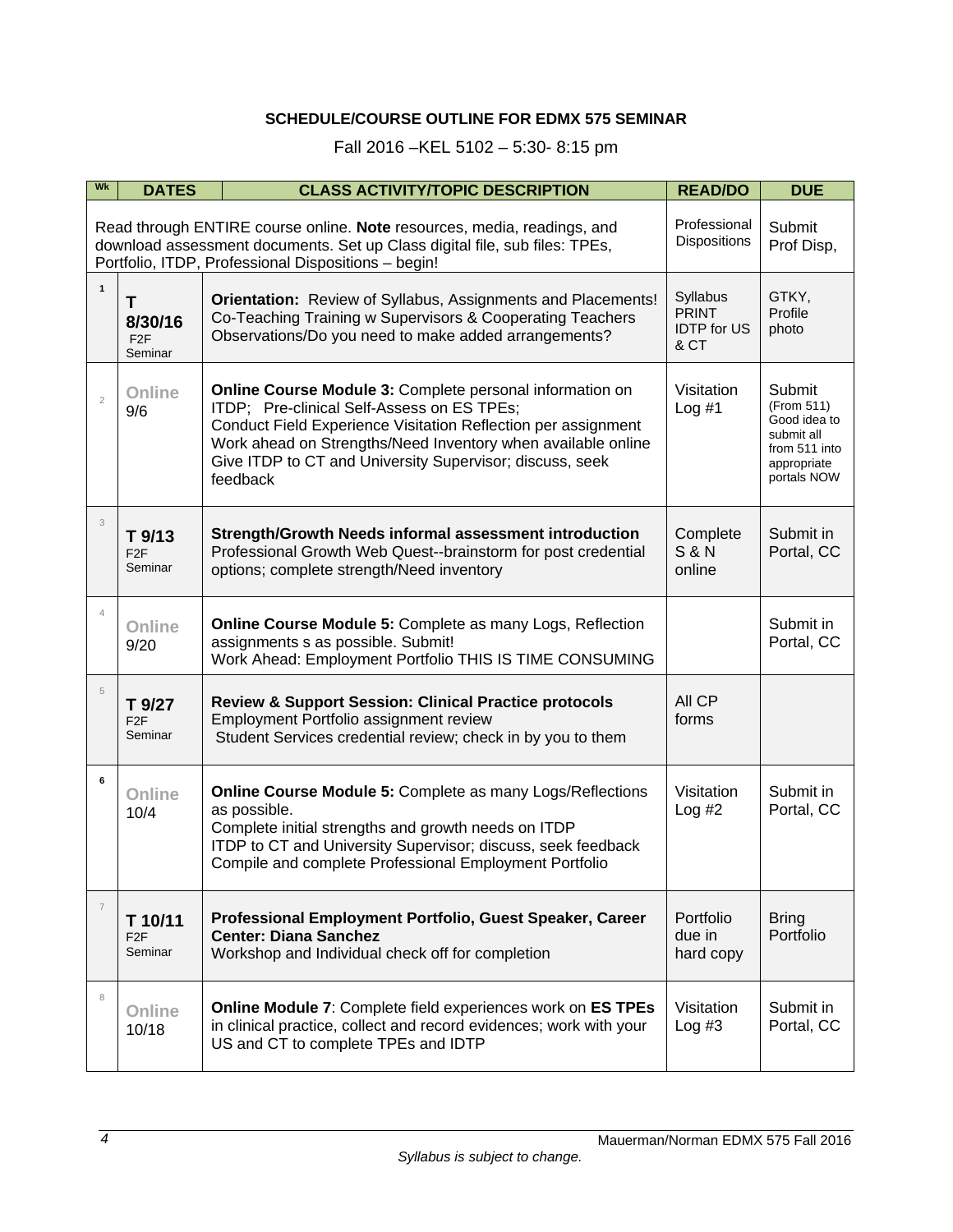| $\overline{9}$ | $T$ 10/25<br>F <sub>2</sub> F<br>Seminar     | <b>Professional Dispositions &amp; ITDP Workshop</b><br>In class: Log on and submit professional dispositions with 2<br>examples of how they each have been met<br>Work on the specific areas inside your ITDP                                                              | Self<br>assess<br>Visitation<br>$Log$ #4 | <b>SUBMIT</b><br><b>IN TS</b><br><b>NOW</b> |
|----------------|----------------------------------------------|-----------------------------------------------------------------------------------------------------------------------------------------------------------------------------------------------------------------------------------------------------------------------------|------------------------------------------|---------------------------------------------|
| 10             | Online<br>11/1                               | FINISH and SUBMIT Professional Dispositions by this date                                                                                                                                                                                                                    |                                          | Submit                                      |
| 11             | T 11/8<br>F2F<br>Seminar                     | <b>Collaborating with Service Providers-Guest Speakers:</b><br>To be Announced (possibly APE teacher)-how to apply for the<br>ES Mild/Moderate credential and new CCTC updates; look for<br>your final eval                                                                 |                                          |                                             |
| 12<br>13       | Online<br>11/15, 24<br>Happy<br>Thanksgiving | <b>Online Module 9:</b> Work on TPEs in clinical practice, collect and<br>record evidences for your ES TPEs, finish entering information<br>on ITDP; share IDTP with CT and University Supervisor; seek<br>signatures; add in post-credential professional dev'ment options | Visitation<br>$Log$ #5                   | Submit                                      |
| 14             | T 11/29<br>F2F<br>Seminar                    | Submit final ES TPEs, TPE portfolio, and ITDP;<br>Self-Assessment on ES TPEs.<br>IF not finished with CP, submit ITDP by week 16.                                                                                                                                           |                                          |                                             |
| 15             | T 12/6<br>F2FSeminar                         | <b>SDCOE Guest Speaker re Clear Credential: Sheiveh Jones</b><br>Course Closure and Program Evaluation *Celebration*                                                                                                                                                        | <b>ITDP</b>                              | Submit!                                     |
| 16             |                                              | Exam Week - No Class                                                                                                                                                                                                                                                        |                                          |                                             |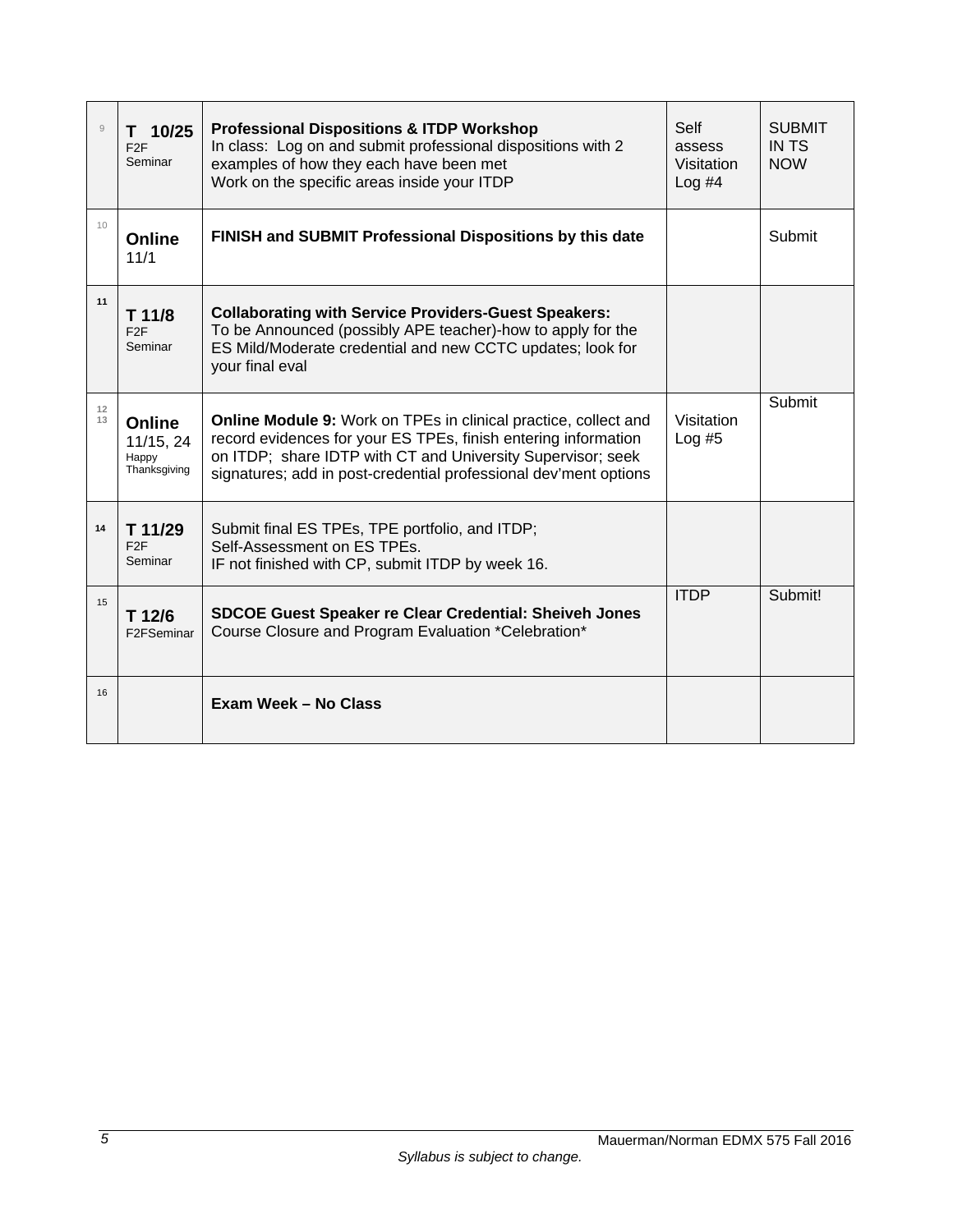# **COURSE REQUIREMENTS AND GRADED COURSE COMPONENTS**

| <b>Assignment</b>                                                                                                   | <b>Points</b> |  |
|---------------------------------------------------------------------------------------------------------------------|---------------|--|
| Data & Photo in CC (GTKY-Getting to Know You)                                                                       |               |  |
| Personal Employment Portfolio                                                                                       |               |  |
| 5 Breadth of Experience Reflections & Visitation Logs<br>Must equal 30 hours of experience in varied Sp Ed settings | 25            |  |
| Strength & Need Professional Development Self-Assessment                                                            | 10            |  |
| Individual Transition Development Plan (ITDP)                                                                       |               |  |
| Professional Dispositions Summative Assessment (TS)                                                                 | 8             |  |
| Attendance, Participation, Collaboration (3 pts/session)                                                            |               |  |
| <b>Raw Point Scale</b>                                                                                              | 100           |  |

## **Course Assignments – Detail provided inside the Cougar Course**

## **Grading Standards**

Grades are earned on a pass/fail basis. All Assignments, professional dispositions, group participation Employment Portfolio MUST be of excellent quality in order to pass this course and be recommended for a credential. In this instance, candidates may interpret this in terms of earning a strong A or failing the course.

## **Final Exam Statement**

Due to the intense nature of this course, and the multiple assessments administered, there will be no formal Final Exam. Attendance at all cohort events are considered part of the final examination for every candidate.

## **School of Education/Course Attendance Policy**

Due to the dynamic and interactive nature of courses in the School of Education, all candidates (course participants) are expected to attend all classes and participate actively. At a minimum, candidates (course participants) must attend more than 80% of class time, or s/he may not receive a passing grade for the course at the discretion of the instructor. Individual instructors may adopt more stringent attendance requirements. Should the candidate (course participants) have extenuating circumstances, s/he should contact the instructor as soon as possible. *(Adopted by the COE Governance Community, December, 1997).*

## **Policy on Late/Missed Work**

All instances of work submitted late must be discussed with the instructor in order to earn credit.

## **Student Collaboration Policy**

This cohort has established a code of Norms that has been curated and agreed upon by all candidates. This agreement includes engaged and intentional group work in base groups and other groups as determined by the cohort and by the instructor. Collaborative skills include respectful and effective interactions among group members, accountability for all assigned group roles. This extends to supportive, helping relationships that extend beyond typical group work, and embrace true cooperative group functioning. These interactions are reflected in the Professional Disposition Rubric and resulting score. .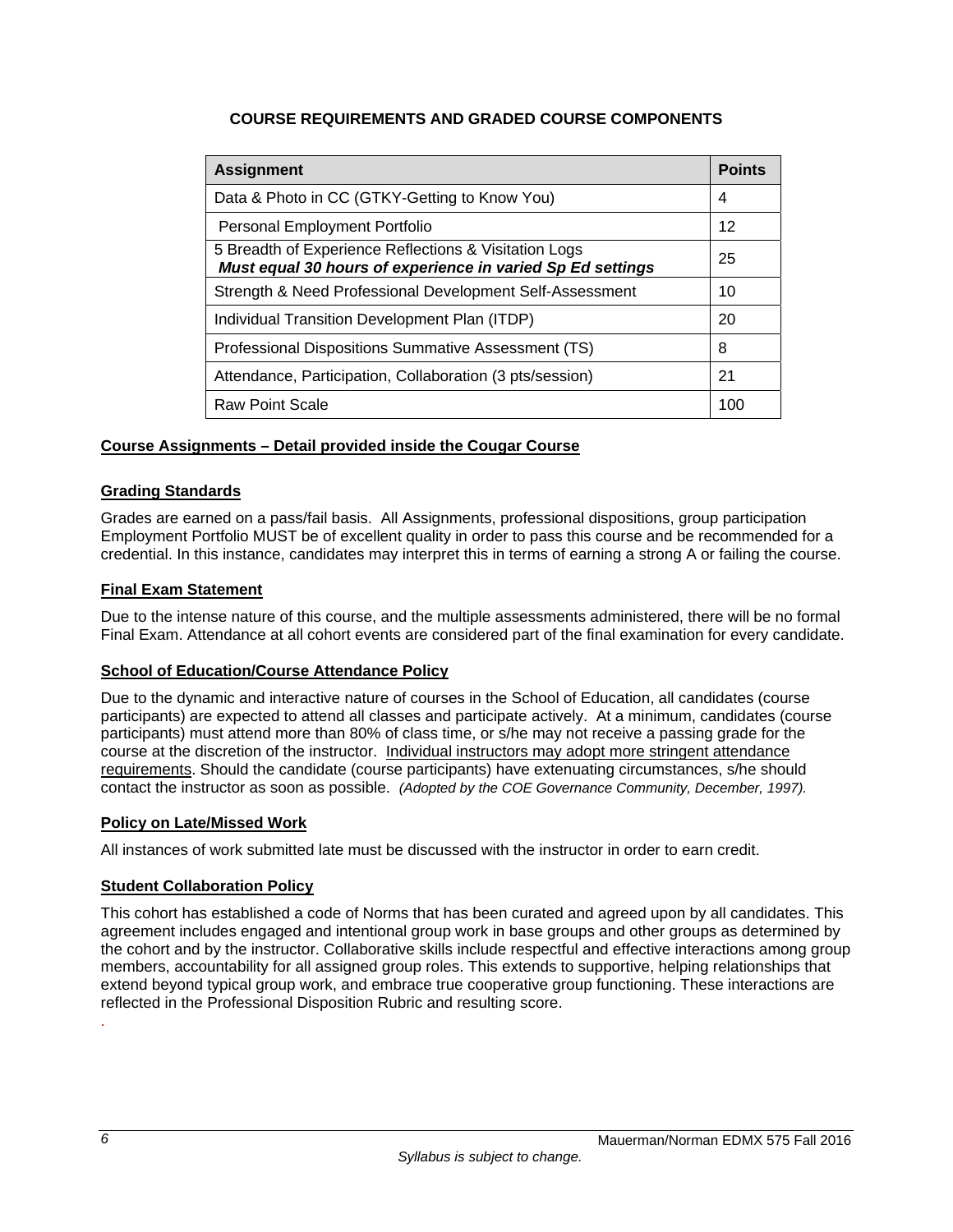## **GENERAL CONSIDERATIONS**

## **CSUSM Academic Honesty Policy**

Students will be expected to adhere to standards of academic honesty and integrity, as outlined in the Student Academic Honesty Policy. All assignments must be original work, clear and error-free. All ideas/material that are borrowed from other sources must have appropriate references to the original sources. Any quoted material should give credit to the source and be punctuated accordingly.

Academic Honesty and Integrity: Students are responsible for honest completion and representation of their work. Your course catalog details the ethical standards and penalties for infractions. There will be zero tolerance for infractions. If you believe there has been an infraction by someone in the class, please bring it to the instructor's attention. The instructor reserves the right to discipline any student for academic dishonesty, in accordance with the general rules and regulations of the university. Disciplinary action may include the lowering of grades and/or the assignment of a failing grade for an exam, assignment, or the class as a whole.

Incidents of Academic Dishonesty will be reported to the Dean of Students. Sanctions at the University level may include suspension or expulsion from the University.

Refer to the full Academic Honesty Policy at: http://www.csusm.edu/policies/active/documents/Academic\_Honesty\_Policy.html

## **Plagiarism**

As an educator, it is expected that each candidate (course participant) will do his/her own work, and contribute equally to group projects and processes. Plagiarism or cheating is unacceptable under any circumstances. If you are in doubt about whether your work is paraphrased or plagiarized see the Plagiarism Prevention for Students website http://library.csusm.edu/plagiarism/index.html. If there are questions about academic honesty, please consult the University catalog.

### **Students with Disabilities Requiring Reasonable Accommodations**

Students with disabilities who require reasonable accommodations must be approved for services by providing appropriate and recent documentation to the Office of Disabled Student Services (DSS). This office is located in Craven Hall 4300, and can be contacted by phone at (760) 750-4905, or TTY (760) 750- 4909. Students authorized by DSS to receive reasonable accommodations should meet with their instructor during office hours or, in order to ensure confidentiality, in a more private setting.

## **Credit Hour Policy Statement**

Per the University Credit Hour Policy:

"Courses with face-to-face instruction (including activity and laboratory modes of instruction) must ensure that students understand that they are expected to spend a minimum of two hours outside of the classroom each week for each unit of credit engaged in learning. (Note that for courses with a "lecture" mode of instruction over an entire semester, each unit of credit corresponds to an 'hour' of class-time and two hours of student learning outside of class. For activity and laboratory modes of instruction, depending on the particular instructional mode, each unit of credit corresponds to two or three 'hours' of class-time, and two hours of student learning outside of class.)"

What this means for EDMX 575 is structured so that the online weeks are considered "laboratory" weeks, which means that candidates can expect to spend **six (6) hours** on tasks during the online weeks.

## **All University Writing Requirement**

In keeping with the university-wide policy that every course at the university must have a writing requirement of at least 2500 words, this course will include weekly reflective writing prompts, the completion of two universal lesson designs, in accordance with TPA standards. Additionally candidates are required to complete assignments in the areas of typical and atypical human development, a student characteristics chart for students with special needs, as well as a written project that details service options for a particular student. EDMX 575 candidates will exceed this number of words within the first two weeks of courses.